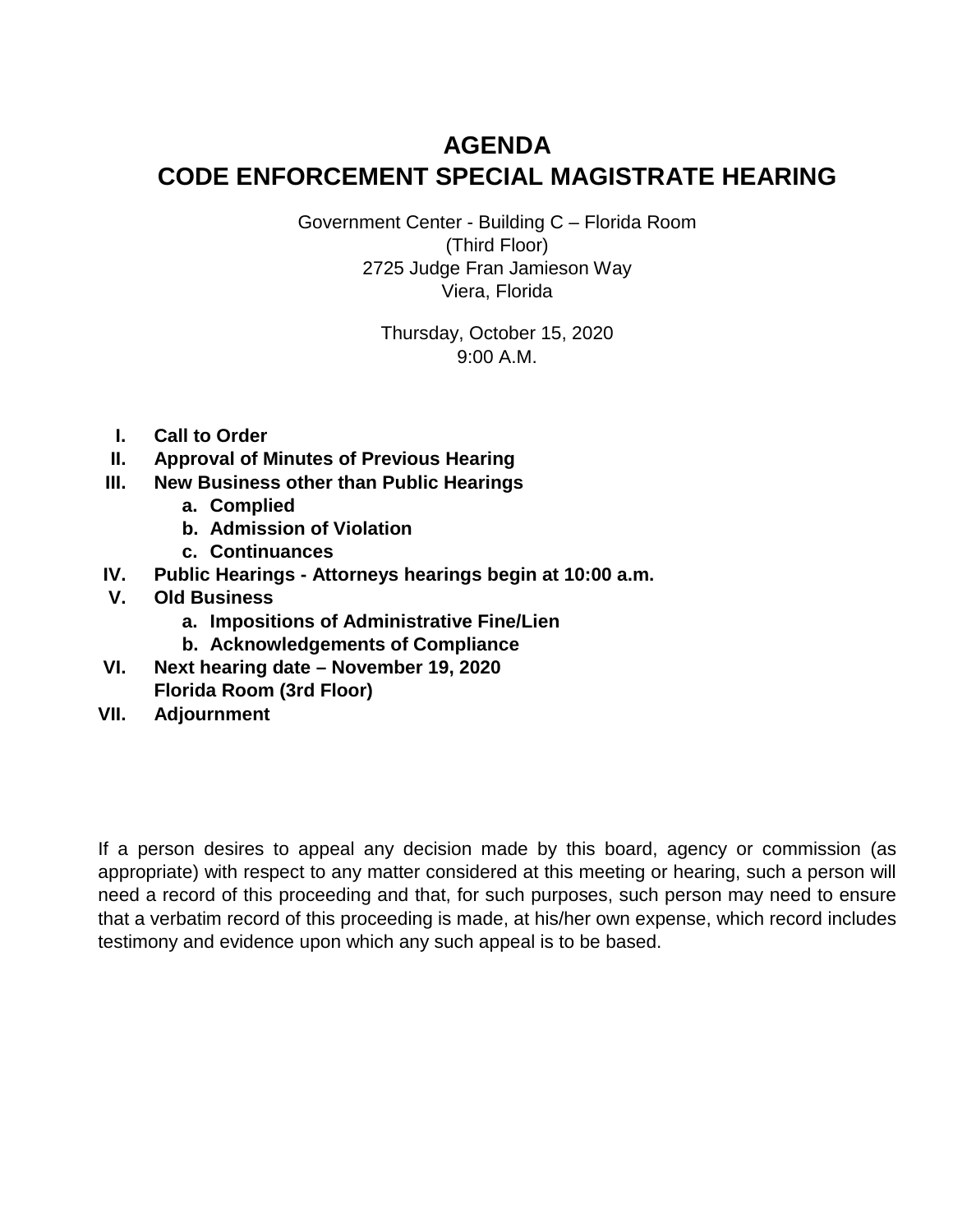## **CODE ENFORCEMENT SPECIAL MAGISTRATE HEARING**

Thursday, 17 September 2020 Agenda Items

## **Public Hearing**

## Case Number: 18CE-02322

Tax Account Number: 2315322

Site Address: 7007 N COURTENAY PKWY, MERRITT ISLAND, FL 32953

Owner: AIR LIQUIDE LARGE INDUSTRIES US LP 9811 KATY FWY, STE 100, ATTN: PROPERTY TAX DEPARTMENT, HOUSTON, TX 77024-1274, by Cecelia Bonifay, Attorney

## Case Number: 19CE-00318

Tax Account Number: 2725944

Site Address: 122 HARRIS BLVD, INDIALANTIC, FL 32903

Owners: MARK T OAKLEY, BARBARA I BITTNER 122 HARRIS BLVD, INDIALANTIC, FL 32903

## Case Number: 19CE-01165

Tax Account Number: 2004456

Site Address: 3355 JOHN'S RD, MIMS, FL 32754

Owner: DEBRA GRAY 3355 JOHN'S RD, MIMS, FL 32754-4808

## Case Number: 19CE-01799

Tax Account Number: 2719532

Site Address: 425 HELEN ST, MELBOURNE, FL 32935

Owner: NICHOLAS J PHILLIPS 425 HELEN ST, MELBOURNE, FL 32935-3309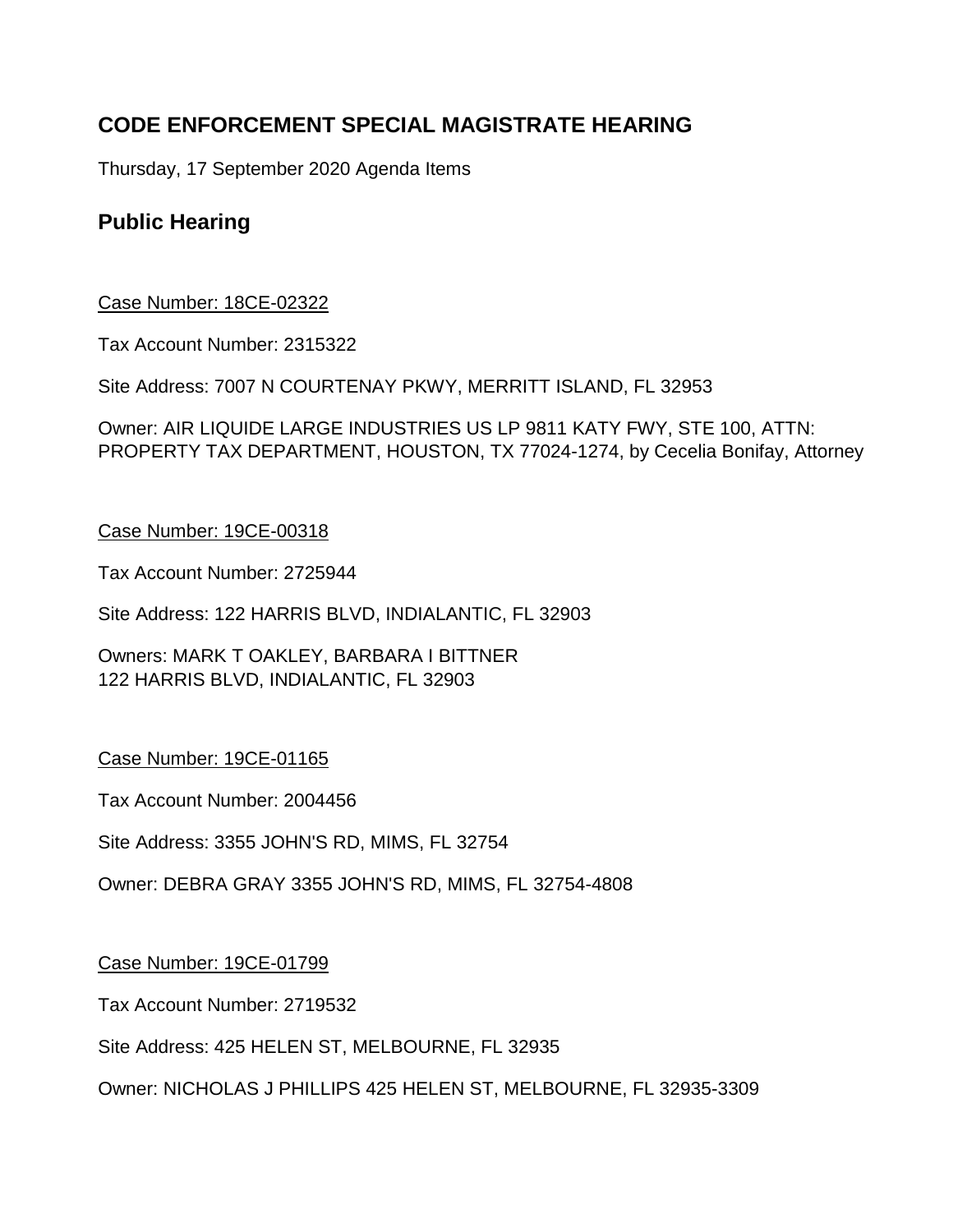## Case Number: 19CE-02214

Tax Account Number: 2311794

Site Address: 5377 BECK DR, COCOA, FL 32927

Owner: M KATHERINE MC COY 5377 BECK DR, COCOA, FL 32927

#### Case Number: 19CE-02227

Tax Account Number: 2310752

Site Address: 701 N RANGE RD, COCOA, FL 32926

Owner: JOHNNIE V FORD, TRUSTEE, JOHNNIE V FORD REVOCABLE LIVING TRUST DTD 7/6/1994 5360 VACARO AVE C/O BEVERLY JACOBSON, COCOA, FL 32926

#### Case Number: 19CE-02399

Tax Account Number: 2104792

Site Address: 2615 PARRISH RD, TITUSVILLE, FL 32796

Owners: ROBERT C BARNETT, SHERRIE G BARNETT 2615 PARRISH RD, TITUSVILLE, FL 32796

#### Case Number: 20CE-00111

Tax Account Number: 2104928

Site Address: 1815 COWAN DR, TITUSVILLE, FL 32796

Owner: ITANI RENTALS LLC 2507 GARDEN ST, TITUSVILLE, FL 32796-4612

#### Case Number: 20CE-00151

Tax Account Number: 2411252

Site Address: 3477 N INDIAN RIVER DR, COCOA, FL 32926

Owner: G & D DEVELOPERS LC 537 SPRING LAKE DR, M ELBOURNE, FL 32940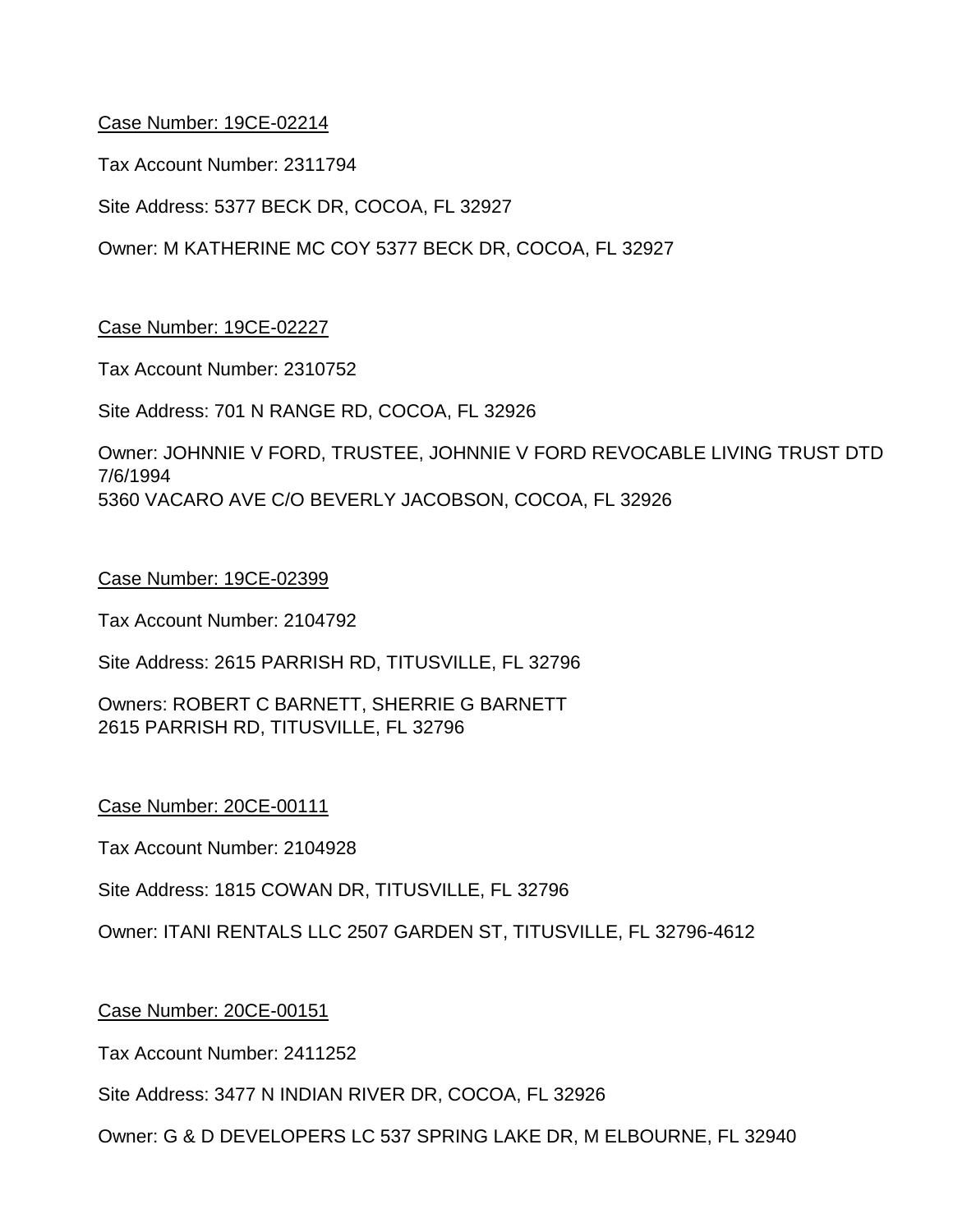Tax Account Number: 2318956

Site Address: 332 PLANTATION DR, TITUSVILLE, FL 32780

Owners: THOMPSON M MILLER, LUCY N MILLER 332 PLANTATION DR, TITUSVILLE, FL 32780

#### Case Number: 20CE-00185

Tax Account Number: 2606499

Site Address: 441 EAGLE DR, SATELLITE BEACH, FL 32937

Owners: RICKEY S CHIARULLO, KENNETH A CHIARULLO, TOM CHIARULLO 441 EAGLE DR, SATELLITE BEACH, FL 32937

#### Case Number: 20CE-00209

Tax Account Number: 2418727

Site Address: 405 SUNDORO CT, MERRITT ISLAND, FL 32953

Owner: HELME WALTER 405 SUNDORO CT, MERRITT ISLAND, FL 32953

#### Case Number: 20CE-00228

Tax Account Number: 2306042

Site Address: 6030 BALTIMORE AVE, COCOA, FL 32927

Owner: JESSE O DUENAS 6030 BALTIMORE AVE, COCOA, FL 32927

#### Case Number: 20CE-00241

Tax Account Number: 2317982

Site Address: 7005 DOGWOOD DR, COCOA FL 32927

Owners: LAWRENCE M SEXTON, CATHERINE A SEXTON 7005 DOGWOOD DR, COCOA FL 32927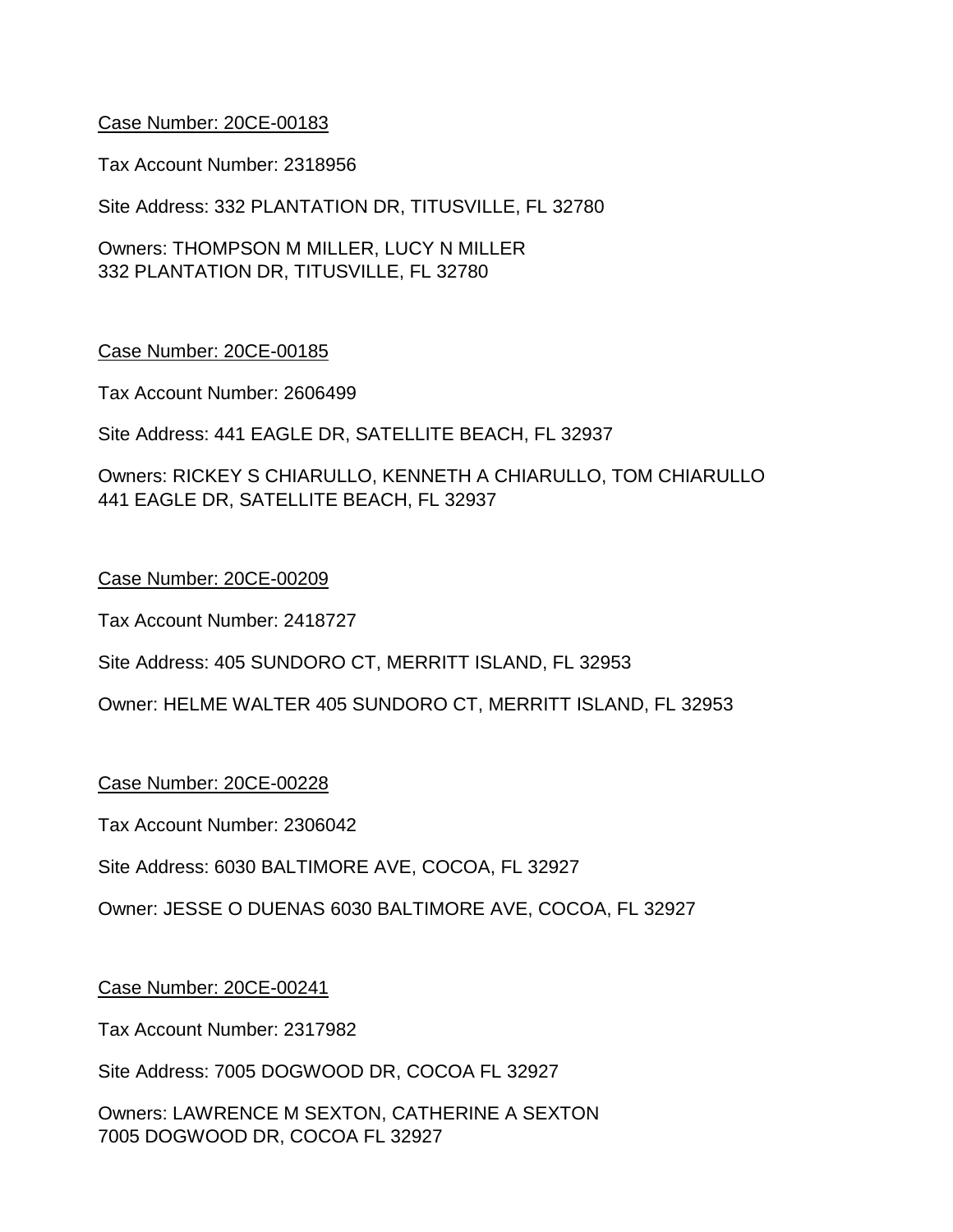Tax Account Number: 2314067

Site Address: 5065 FLORIDA PALM AVE, COCOA, FL 32927

Owners: KAREN D CAIN, ADAM C CAIN 5065 FLORIDA PALM AVE, COCOA, FL 32927

## Case Number: 20CE-00290

Tax Account Number: 2901515

Site Address: 285 WINFALL AVE SW, PALM BAY, FL 32908

Owner: IH3 PROPERTY FLORIDA LP 1717 MAIN ST, STE 2000 ATTN: TAX DEPT, DALLAS, TX 75201-4657

## Case Number: 20CE-00294

Tax Account Number: 3010542

Site Address: 3804 13TH ST, MICCO, FL 32976

Owners: RICHARD DICKERSON, LINDA DICKERSON 3804 13TH ST, MICCO, FL 32976

## Case Number: 20CE-00300

Tax Account Number: 2813120

Site Address: 166 DEEYAN AVE NW, PALM BAY, FL 32907

Owners: JOHN M YOUMARA & JENNIFER LEWIS 166 DEEYAN AVE NW, PALM BAY, FL 32907-6959

## Case Number: 20CE-00340

Tax Account Number: 2302002

Site Address: 910 PALM ST, COCOA, FL 32927

Owners: MARK HALBROOK, ALONZO HALBROOK 5105 GARFIELD ST, COCOA, FL 32927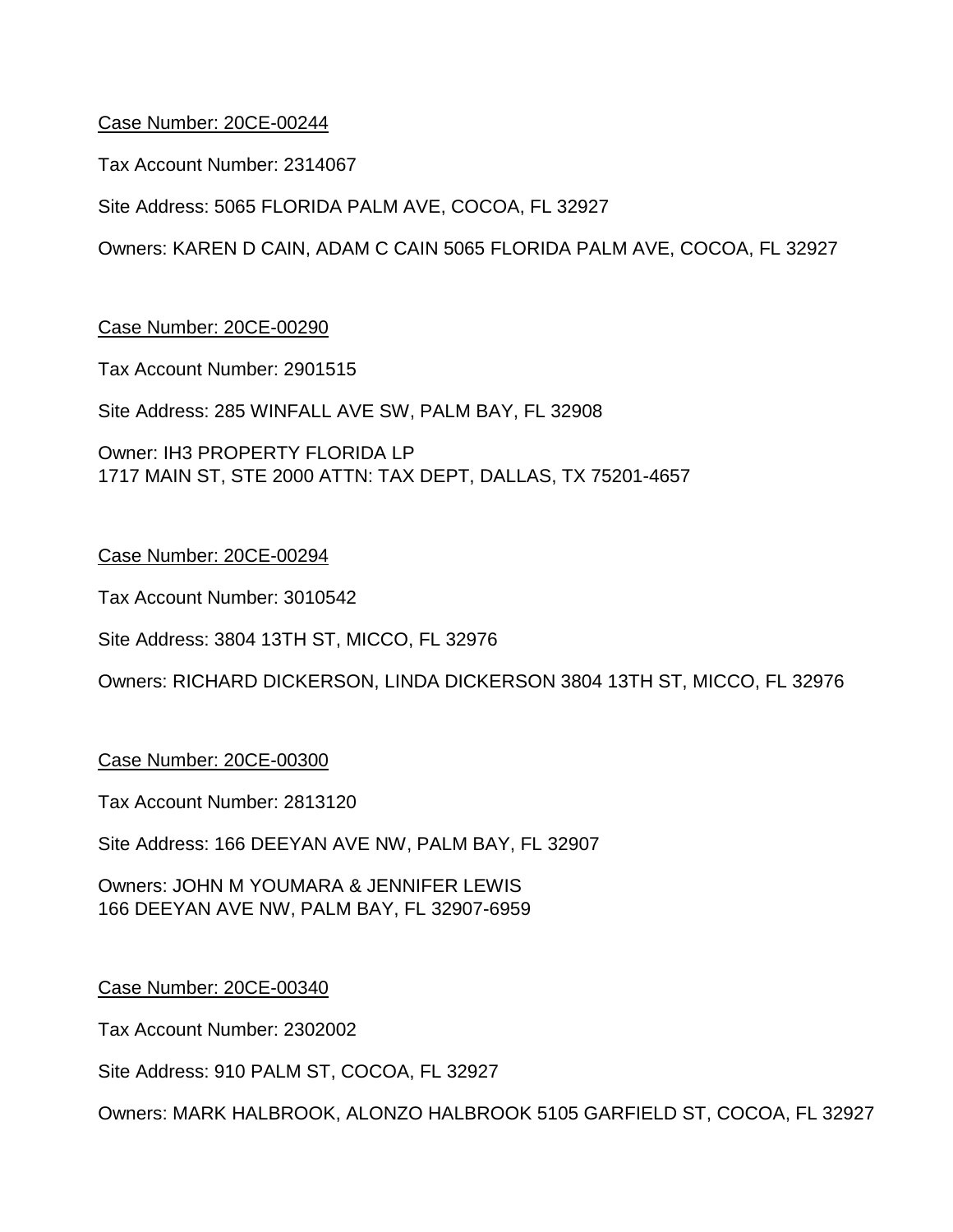Tax Account Number: 2306294

Site Address: 6430 HOMESTEAD AVE, COCOA, FL 32927

Owners: JAMES HUFFORD, SHERRI D STANLEY 6430 HOMESTEAD AVE, COCOA, FL 32927

#### Case Number: 20CE-00368

Tax Account Number: 2427700

Site Address: 265 E LAUREN CT, MERRITT ISLAND, FL 32952

Owners: JESSICA SAYRE, DONALD L SAYRE, SANDRA K SAYRE 265 E LAUREN CT, MERRITT ISLAND, FL 32952

#### Case Number: 20CE-00430

Tax Account Number: 2501071

Site Address: 485 ISLAND BEACH BLVD, MERRITT ISLAND, FL 32952

Owners: SUZANNE CADORIN & BROOKS CADORIN, CO-TRUSTEES, BS TRUST DTD 5/10/2016 485 ISLAND BEACH BLVD C/O BROOKS CADORIN, MERRITT ISLAND, FL 32952-5062

#### Case Number: 20CE-00535

Tax Account Number: 2319808

Site Address: 4050 E RAILROAD AVE, COCOA, FL 32926

Owner: M & N ENTERPRISE LLC 775 NEW HAMPTON WAY, MERRITT ISLAND, FL 32953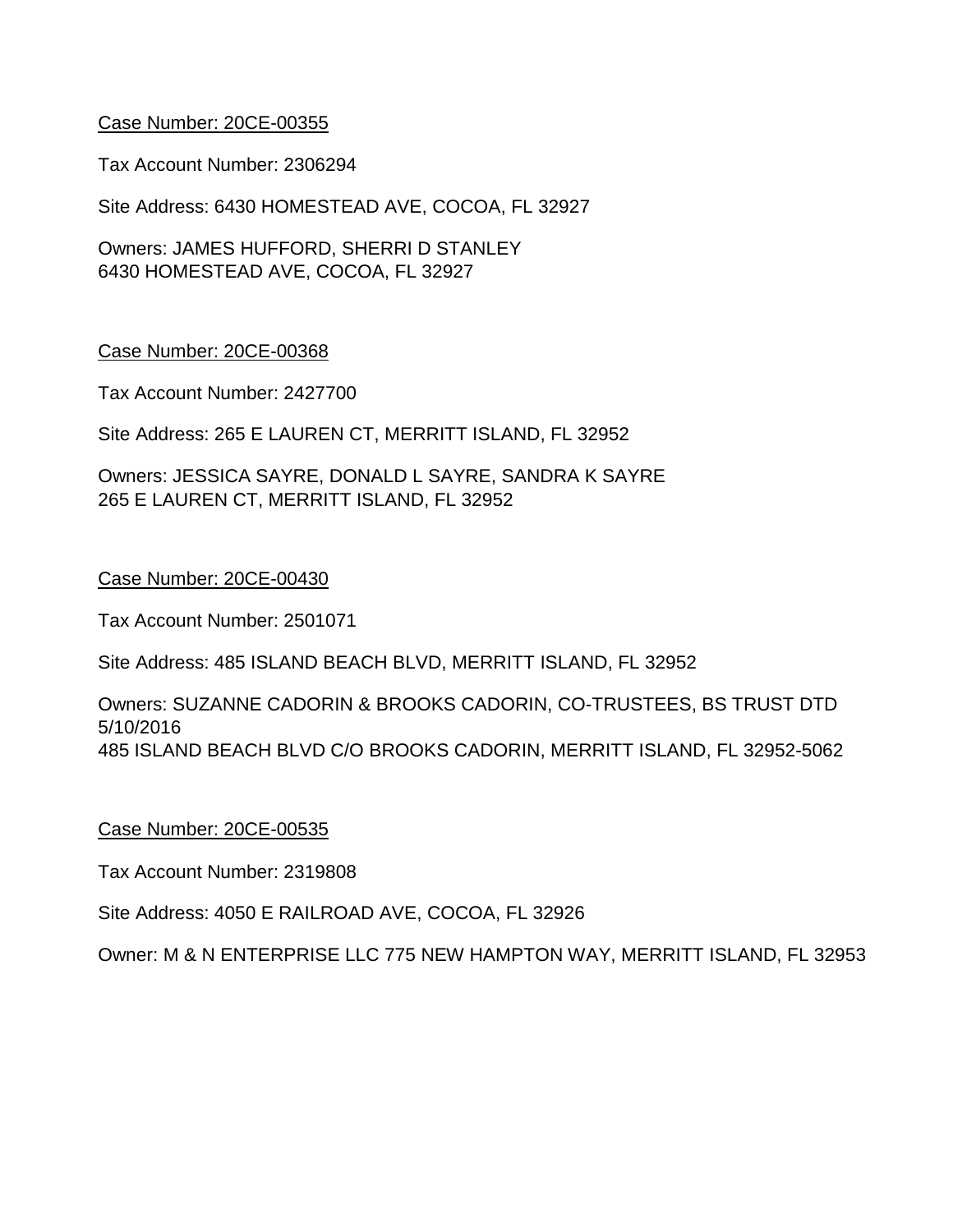Tax Account Number: 2303874

Site Address: 6989 BOSTON RD, COCOA, FL 32927

Owners: FRANK EDWARD ROBB, JUDY POTTER ROBB 6989 BOSTON RD, COCOA, FL 32927-3615

#### Case Number: 20CE-00591

Tax Account Number: 2309171

Site Address: 4125 PONDS DR, COCOA, FL 32927

Owner: LESTER M A MILLER, MICHELLE A BROWN 4125 PONDS DR, COCOA, FL 32927-8633

#### Case Number: 20CE-00620

Tax Account Number: 2510041

Site Address: 2820 SHEPARD DR, ROCKLEDGE, FL 32955

Owner: SHALANDA HENDERSON 2820 SHEPARD DR, ROCKLEDGE, FL 32955-3841

#### Case Number: 20CE-00628

Tax Account Number: 2800295

Site Address: 7750 PINE LAKE DR, MELBOURNE, FL 32904

Owners: TERRI LYNN KERN, FADI MOSES ZINATI 7750 PINE LAKE DR, MELBOURNE, FL 32904-2434

#### Case Number: 20CE-00679

Tax Account Number: 2309858

Site Address: 6520 GREENWOOD AVE, COCOA, FL 32927

Owners: DAVID T HALES, DOREEN E HALES 6520 GREENWOOD AVE, COCOA, FL 32927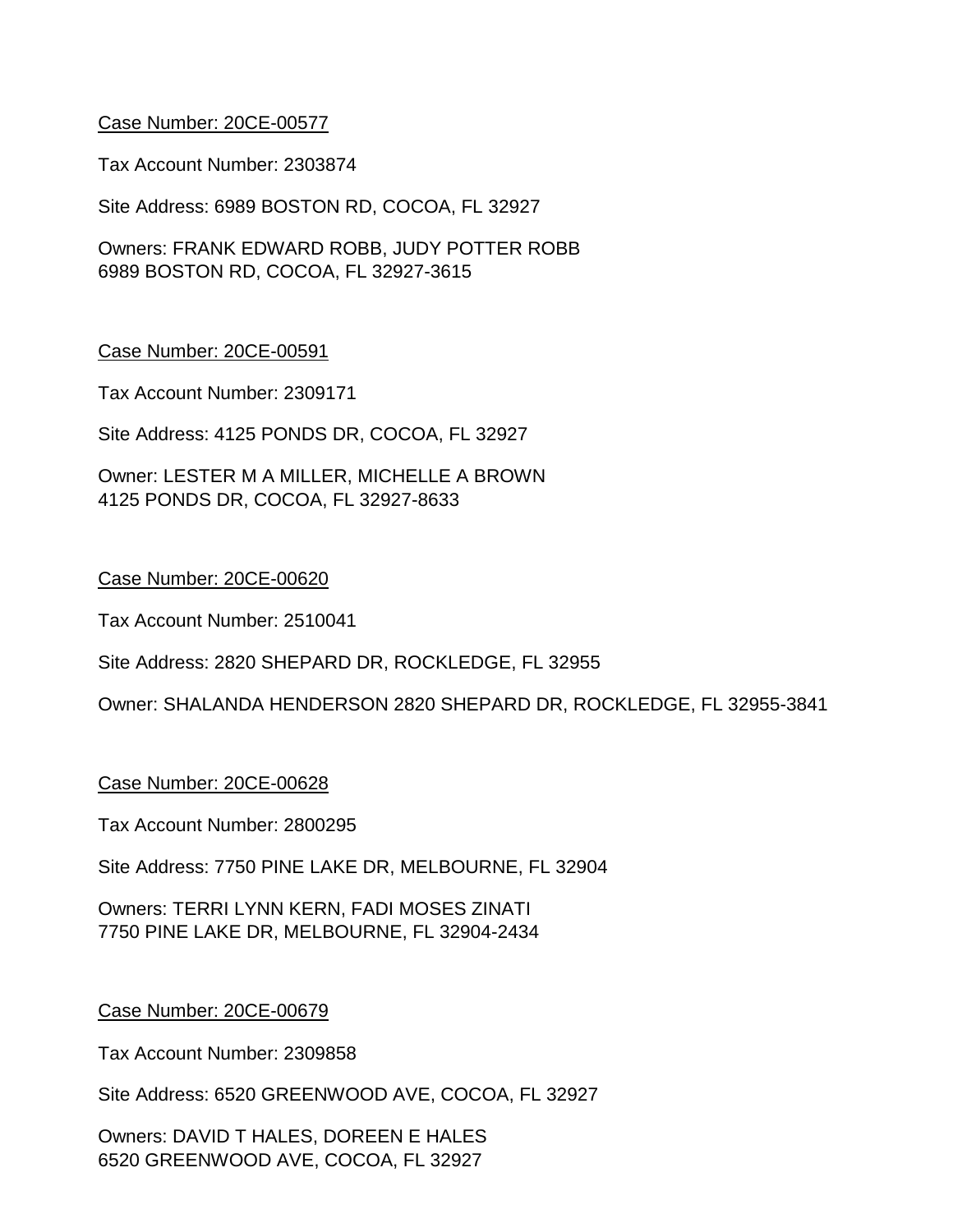Tax Account Number: 2965098

Site Address: 395 SPOONBILL LN, MELBOURNE BEACH, FL 32951

Owner: DEBORAH GLASS COSTA 2512 SARNO RD, MELBOURNE, FL 32935-8846

## Case Number: 20CE-00692

Tax Account Number: 2311011

Site Address: 6510 DALLAS AVE, COCOA, FL 32927

Owner: MITCHELL L MARSHALL 6510 DALLAS AVE, COCOA, FL 32927

## Case Number: 20CE-00748

Tax Account Number: 2405069

Site Address: 4420 RECTOR RD, COCOA, FL 32926

Owners: CLAUDE K TUDOR; CAROLYN E TUDOR 4420 RECTOR RD, COCOA, FL 32926

## Case Number: 20CE-00777

Tax Account Number: 2702977

Site Address: 4955 EVINRUDE RD, MELBOURNE, FL 32934

Owners: BRIAN SOLOMON & NATALIE SOLOMON 4955 EVINRUDE RD, MELBOURNE, FL 32934-9143

## Case Number: 20CE-00778

Tax Account Number: 2907698

Site Address: 1426 HARDEY RD SW, PALM BAY, FL 32908

Owners: OLIVE CROSS & ENOS GRANT 2731 NW 24TH ST, FT LAUDERDALE, FL 33311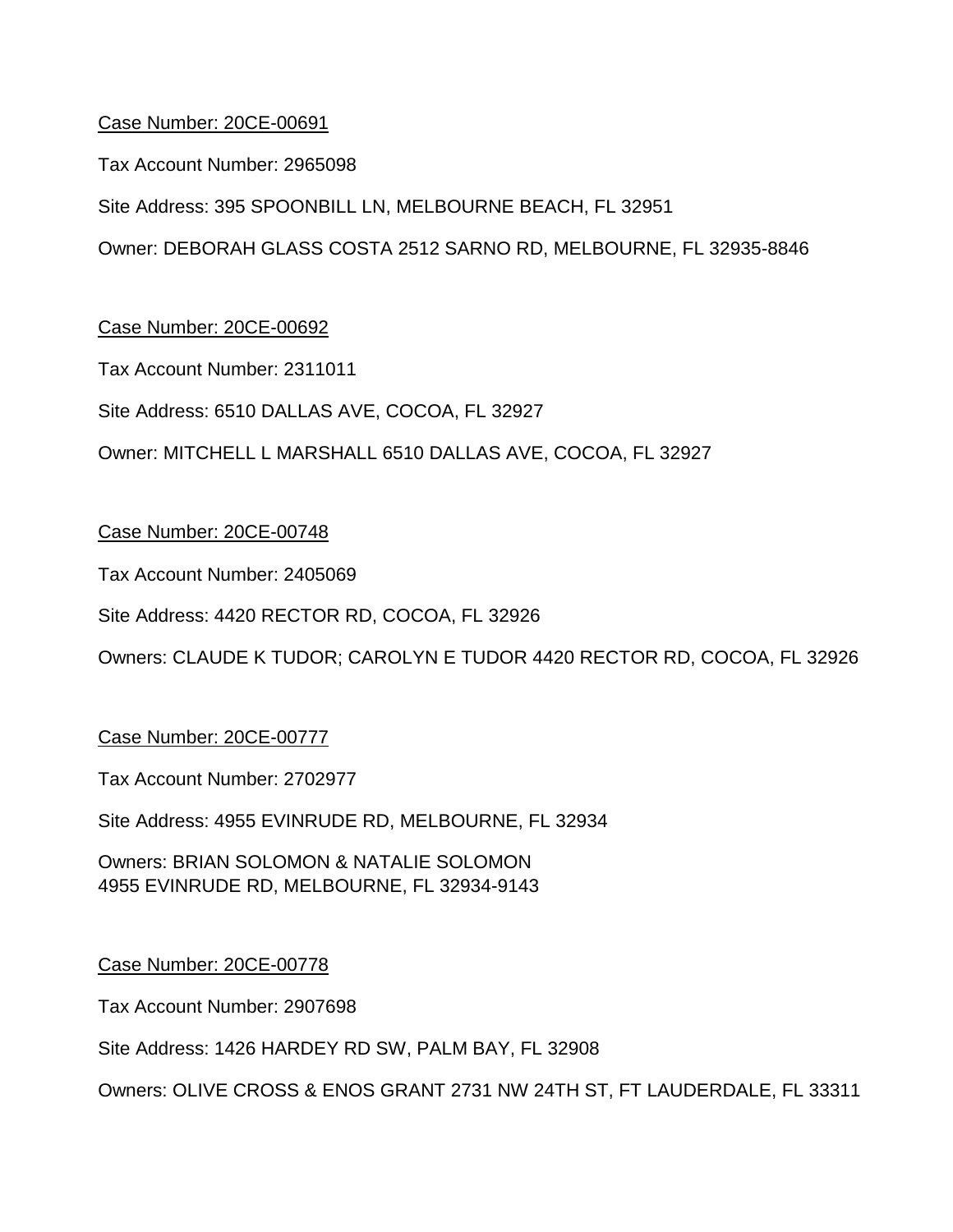Tax Account Number: 2943040

Site Address: 2343 RAVEL RD SE, PALM BAY, FL 32909

Owner: CERBERUS SFR HOLDINGS II LP 1850 SE PARKWAY PL, STE 900MARIETTA, GA 30067-8261

#### Case Number: 20CE-00824

Tax Account Number: 2304465

Site Address: 6955 ACKERMAN AVE, COCOA, FL 32927

Previous Owners: MARY ANN SCARCELLA & THOMAS M JENNINGS

Owner: JANNETTE B CURNUTT 6955 ACKERMAN AVE, COCOA, FL 32927-3607

#### Case Number: 20CE-00825

Tax Account Number: 2501845

Site Address: 320 PALM BLVD, MERRITT ISLAND, FL 32952

Owners: NANCY WILSON, HOBSON L WILSON 4000 OLD SETTLEMENT RD, MERRITT ISLAND, FL 32952-6210

#### Case Number: 20CE-00840

Tax Account Number: 2511433

Site Address: 3501 S TROPICAL TRL, MERRITT ISLAND, FL 32952

Owners: BRUCE SHARP, NANCY SHARP PO BOX 541795, MERRITT ISLAND, FL 32954-1795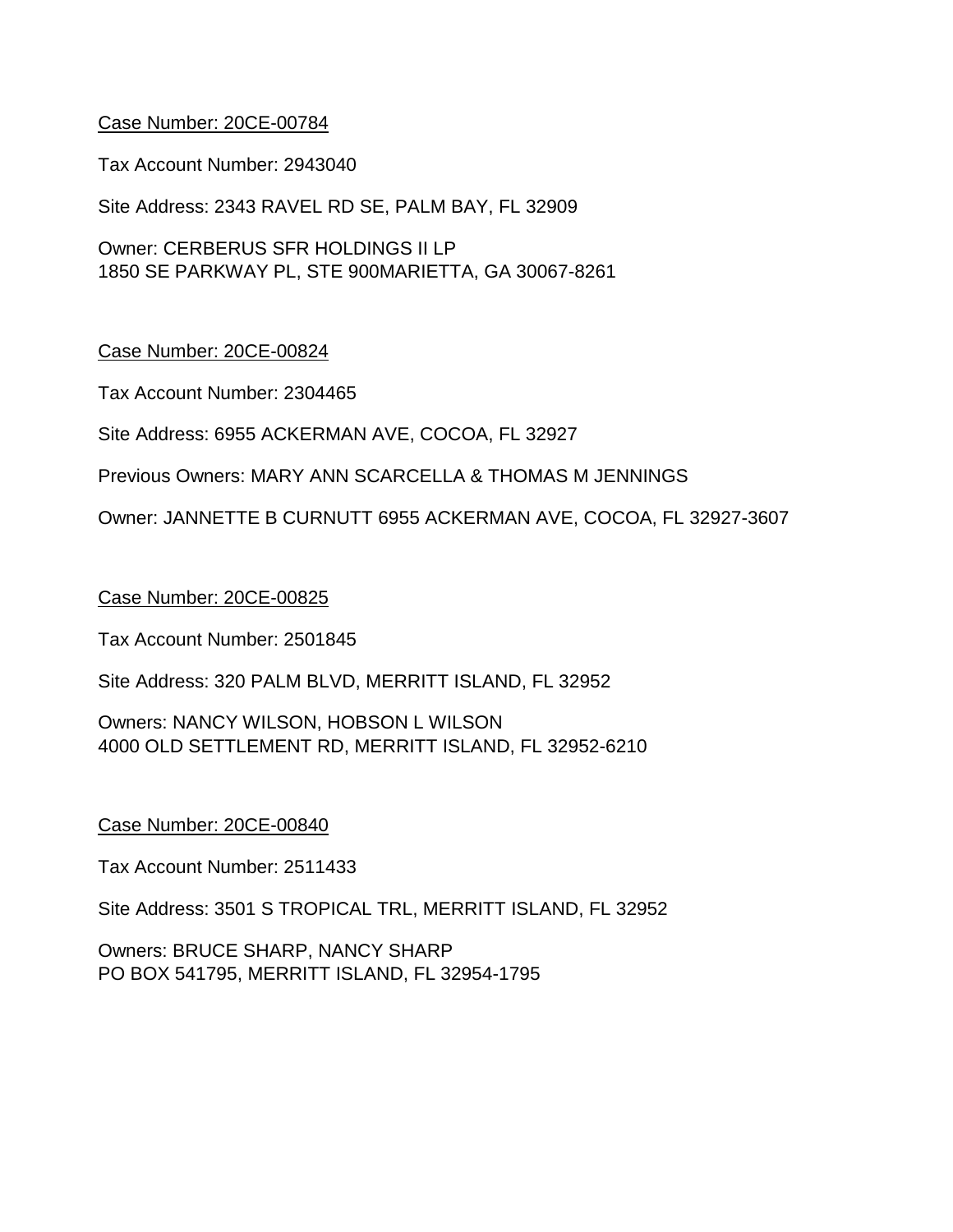Tax Account Number: 2309865

Site Address: 6440 GREENWOOD AVE, COCOA, FL 32927

Owners: FRANCES H SASNETT, COREY ADAM SASNETT 6440 GREENWOOD AVE COCOA, FL 32927-3524

#### Case Number: 20CE-00900

Tax Account Number: 2718676

Site Address: 1680 STEWART LN, MELBOURNE, FL 32935

Owner: ALAN B BACH LIFE ESTATE 1680 STEWART LN,MELBOURNE, FL 32935

#### Case Number: 20CE-00910

Tax Account Number: 2315032

Site Address: 4270 ROYAL PALM AVE, COCOA, FL 32926

Owners: ROBERT L HICKLE, BARBARA A HICKLE 4270 ROYAL PALM AVE, COCOA, FL 32926

#### Case Number: 20CE-00915

Tax Account Number: 2105519

Site Address: 2835 DIAMOND RD, TITUSVILLE, FL 32796

Owner: P J MALECHUK 2835 DIAMOND RD, TITUSVILLE, FL 32796

#### Case Number: 20CE-00926

Tax Account Number: 2103687

Site Address: 2660 HARRY T MOORE AVE, MIMS, FL 32754

Owner: CHAUNCY LOCKETTE 1044 NW 53 ST, MIAMI, FL 33127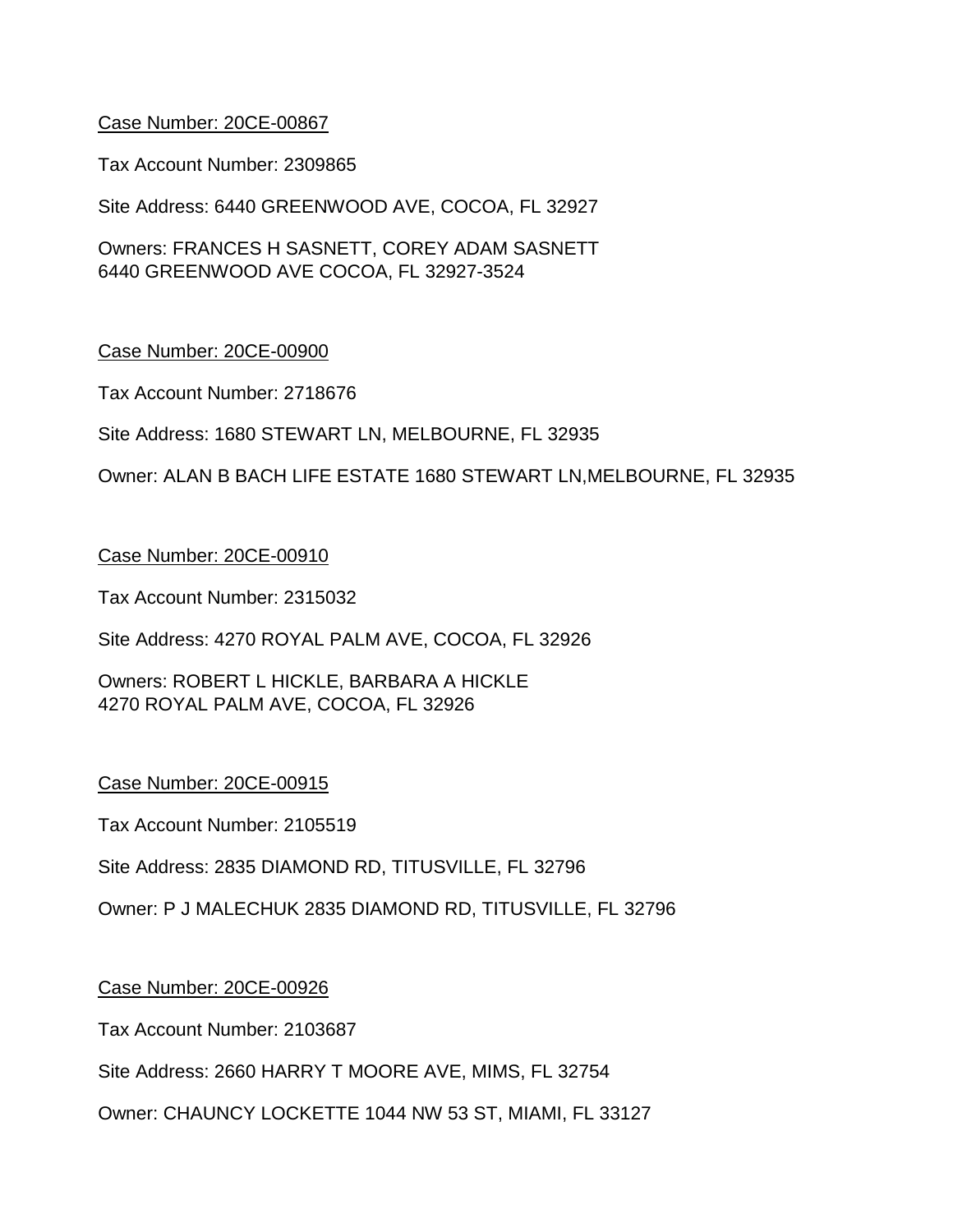Tax Account Number: 2431902

Site Address: 1650 CENTRAL AVE, MERRITT ISLAND, FL 32952

Owner: AARON C. JANSSEN 1650 E CENTRAL AVE, MERRITT ISLAND, FL 32952

## Case Number: 20CE-01009

Tax Account Number: 2410886

Site Address: 605 SOUTH RIDGEWOOD DR, COCOA, FL 32926

Owner: MICHAEL A ROBINSON 605 S RIDGEWOOD DR, COCOA, FL 32926-5908

## Case Number: 20CE-01032

Tax Account Number: 2800905

Site Address: 54 SWEET SUE DR, MELBOURNE, FL 32904

Owner: WAYNE E CRAWFORD, TRUSTEE AND HIS SUCCESSORS OF THE WAYNE E. CRAWFORD REVOCABLE TRUST DATED 01/15/20 PO BOX 782 C/O CAROL GRAVES, TITUSVILLE, FL 32781-0782

## Case Number: 20CE-01053

Tax Account Number: 2424619

Site Address: 116 VIRGINIA AVE, COCOA, FL 32922

Owner: CHANCE EPPS 116 VIRGINIA AVE, COCOA, FL 32922

## Case Number: 20CE-01071

Tax Account Number: 2309067

Site Address: 4390 PIEDRAS ST, COCOA, FL 32927

Owner: PARTNERS FOR PAYMENT RELIEF DE IV LLC 920 CASSATT RD, STE 210, BERWYN, PA 19312-1178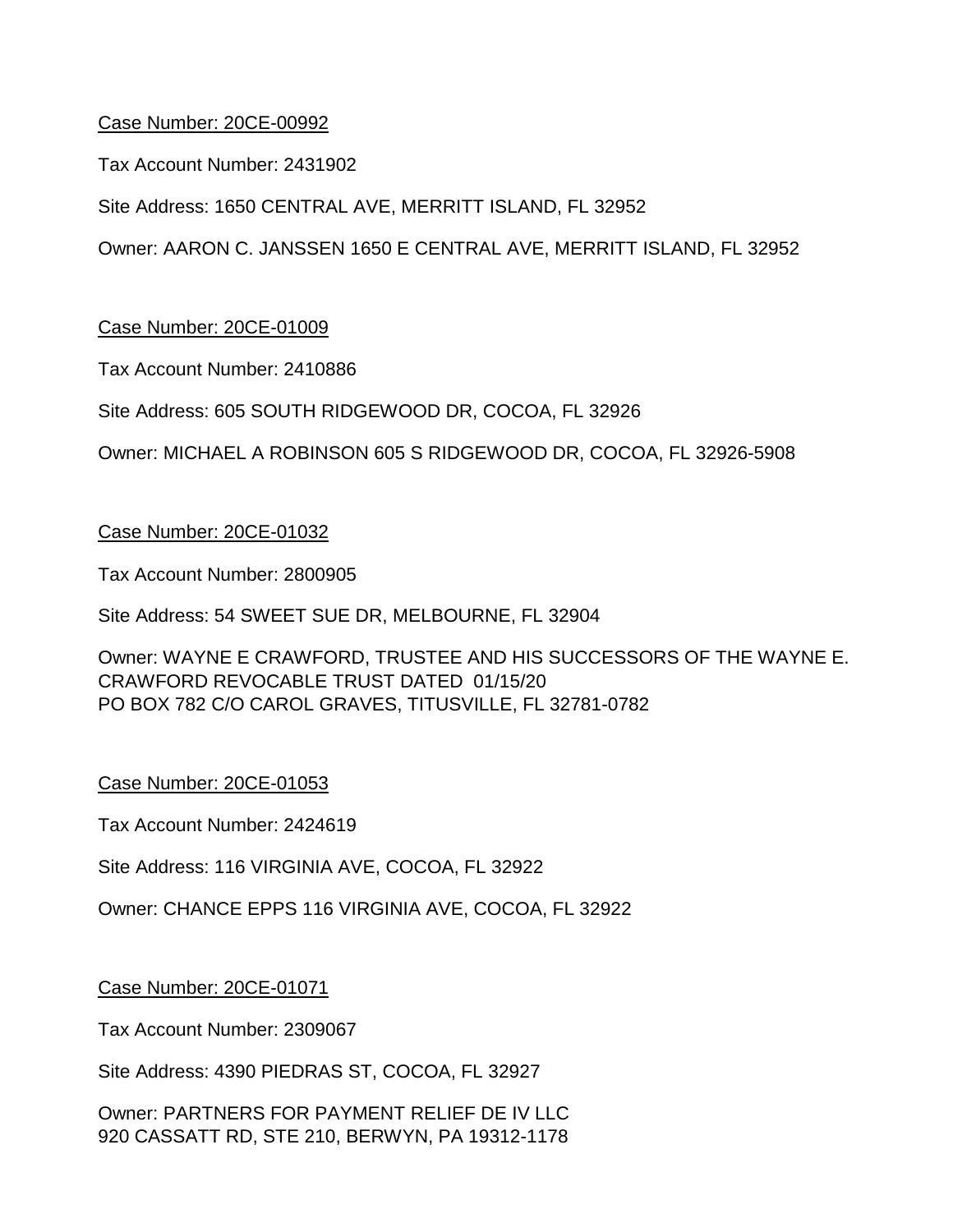Tax Account Number: 2400415

Site Address: 4890 LAKE ONTARIO DR, COCOA, FL 32926

Owner: DM CAPITAL LLC 4890 LAKE ONTARIO DR, COCOA, FL 32926

## Case Number: 20CE-01087

Tax Account Number: 2409418

Site Address: 4025 COTTONWOOD CIR, COCOA, FL 32926

Owner: R&J PAINTING SOLUTIONS CORP 2901 WENTWORTH LN, KISSIMMEE, FL 34741-7783

## Case Number: 20CE-01123

Tax Account Number: 2307203

Site Address: 6590 DOCK AVE, COCOA, FL 32927

Owner: LUIS D VAZQUEZ 6590 DOCK AVE, COCOA, FL 32927

## Case Number: 20CE-01132

Tax Account Number: 2422229

Site Address: 2406 ELSIE CIR, COCOA, FL 32922

Owner: SHERREE TAYLOR 805 WASHINGTON AVE, COCOA, FL 32922-7465

## Case Number: 20CE-01176

Tax Account Number: 2102024

Site Address: 3517 TURNBULL RD MIMS, FL 32754

Owner: HEATQUEST LLC 7584 SOUTH RIVER RD BOX 416, WASHAGO, ONTARIO, L0K 2B0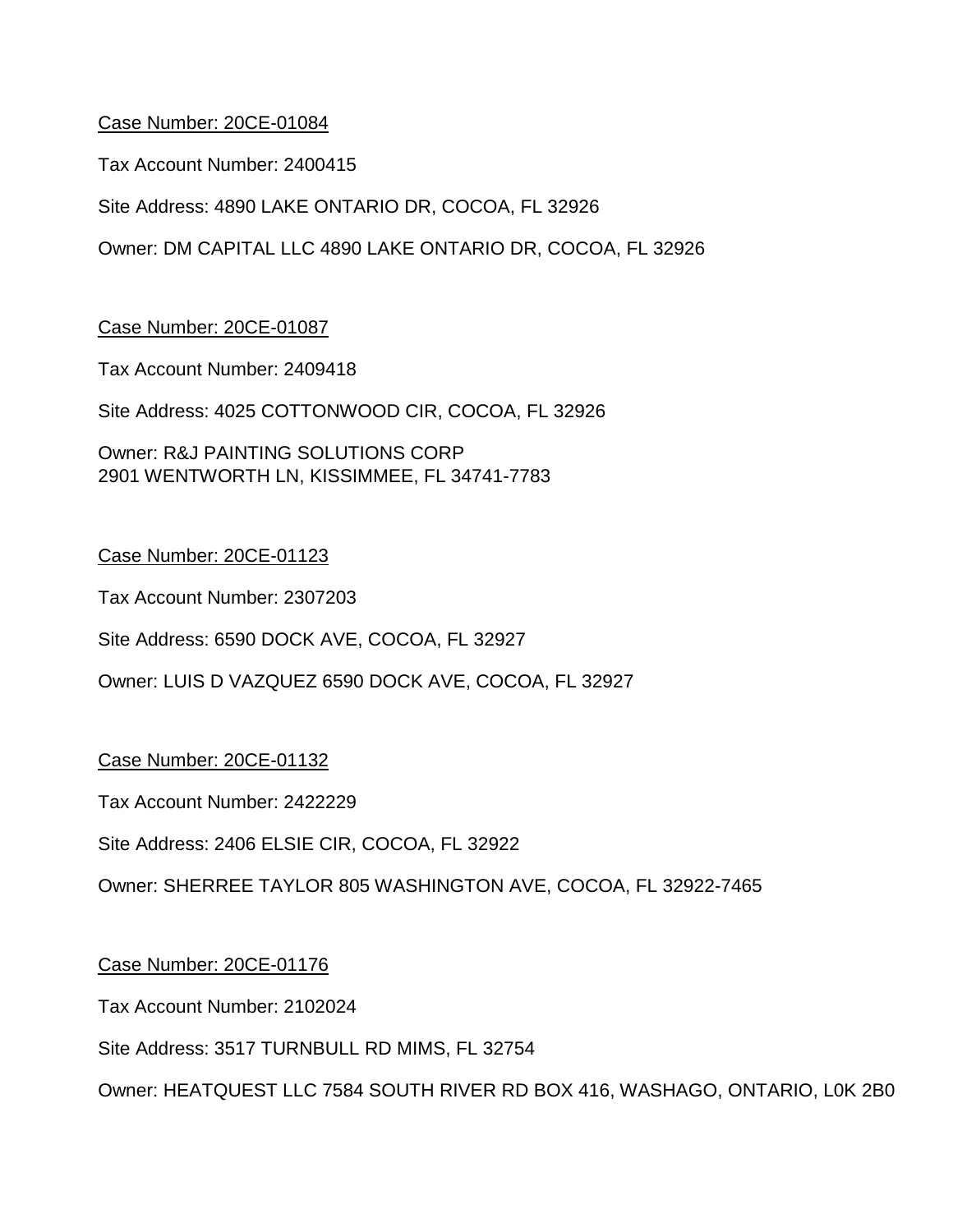Tax Account Number: 2515213

Site Address: 1730 NEWFOUND HARBOR DR, MERRITT ISLAND, FL 32952

Owner: TAMMY KENNY 200 MILFORD POINT DR, MERRITT ISLAND, FL 32952-2589

## Case Number: 20CE-01266

Tax Account Number: 2606148

Site Address: 2720 PINE CONE DR, MELBOURNE, FL 32940

Owners: CHAD KNOX & JINGER KNOX 2720 PINE CONE DR, MELBOURNE, FL 32940

## Case Number: 20CE-01393

Tax Account Number: 2432179

Site Address: 1400 CENTRAL AVE, MERRITT ISLAND, FL 32952

Owners: SUSAN GAMBLE; SHANNON HOLLIS REONAS;CYNTHIA HOLLIS; TINA ISAACS 250 SURF SPRAY DR, MERRITT ISLAND, FL 32953-3266

## Case Number: 20CE-01471

Tax Account Number: 2419699

Site Address: 785 FIRST ST, MERRITT ISLAND, FL 32953

Owner: PATRICK D HOPKINS 831 W LAKE MANN DR, ORLANDO, FL 32805-3475

## Case Number: 20CE-01548

Tax Account Number: 2101862

Site Address: 4485 LANCASTER LN, TITUSVILLE, FL 32796

Owner: PLAYALINDA CAPITAL LLC 2651 SUSSANA LN, TITUSVILLE, FL 32780-5978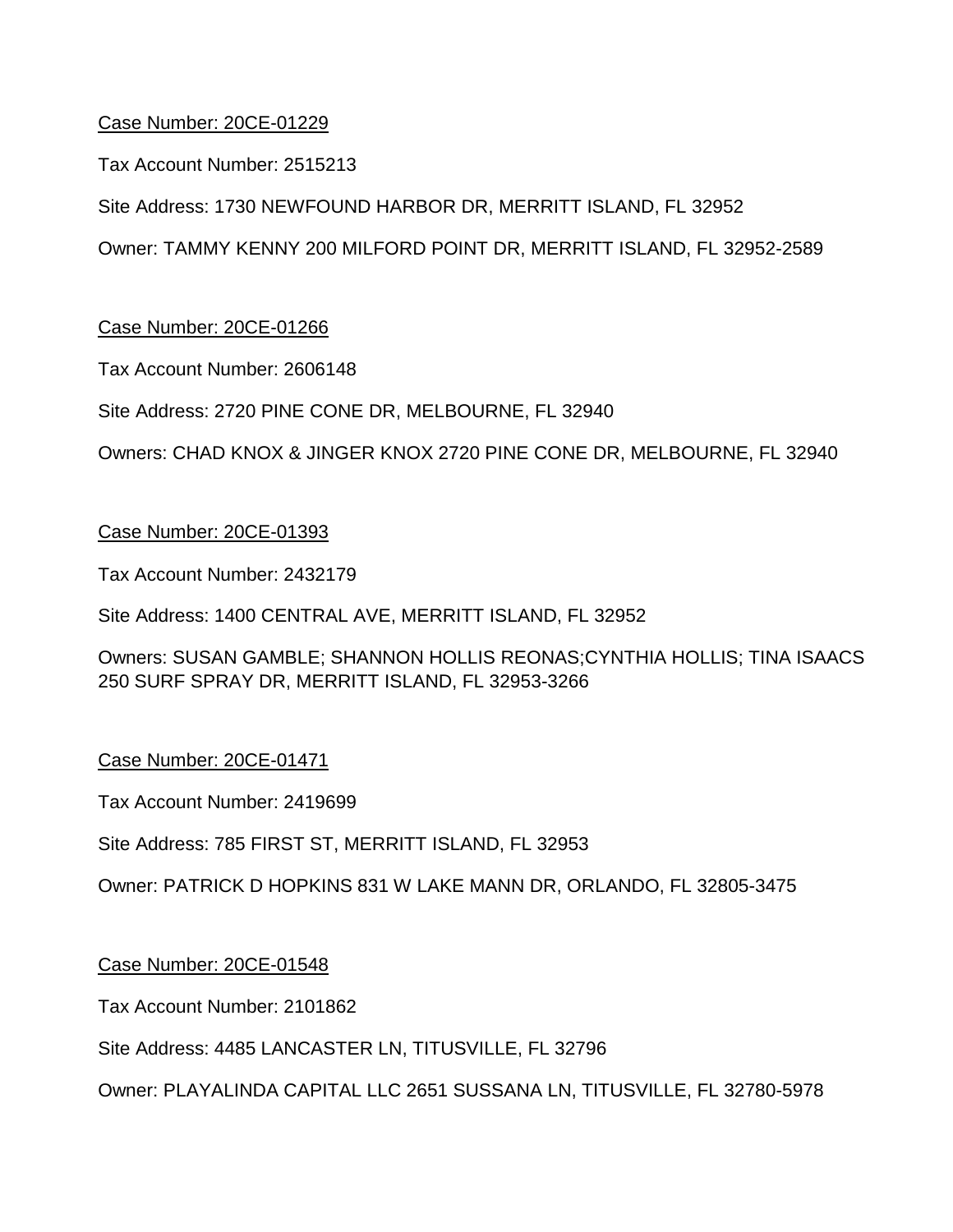Tax Account Number: 2929109

Site Address: 856 AUTUMN ST SE, PALM BAY, FL 32909

Owner: SANDRA ISAACS 856 AUTUMN ST SE, PALM BAY, FL 32909

## **Others**

Case Number: 14CE-00789

Tax Account Number: 2102528

Site Address: 3635 LATIMAR ST, MIMS, FL 32754

Previous Owner: CHRISTOPHER ROTHWELL

New Owners: SCOTT L SCHAFFER & MARTHA O SCHAFFER

## Case Number: 17CE-02065

Tax Account Number: 2854719

Site Address: 3039 HIGHWAY A1A, COMMON, MELBOURNE BEACH

Owner: VERSAILLES SUR LA MER CONDOMINIUM ASSOCIATION, INC c/o SPACE COAST PROPERTY MANAGEMENT GROUP 928 E NEW HAVEN AVE, MELBOURNE FL 32901

## Case Number: 19CE-00116

Tax Account Number: 2000555

Site Address: 35 JASMINE PL, MIMS, FL 32754

Violator: WALTER MENDENHALL (VIOLATOR) 35 JASMINE PL, MIMS, FL 32754

Owner: TAMBURRO PROPERTIES LLC C/O ROBERT TAMBURRO 401 SUNSHINE BLVD, LADY LAKE, FL 32159-4618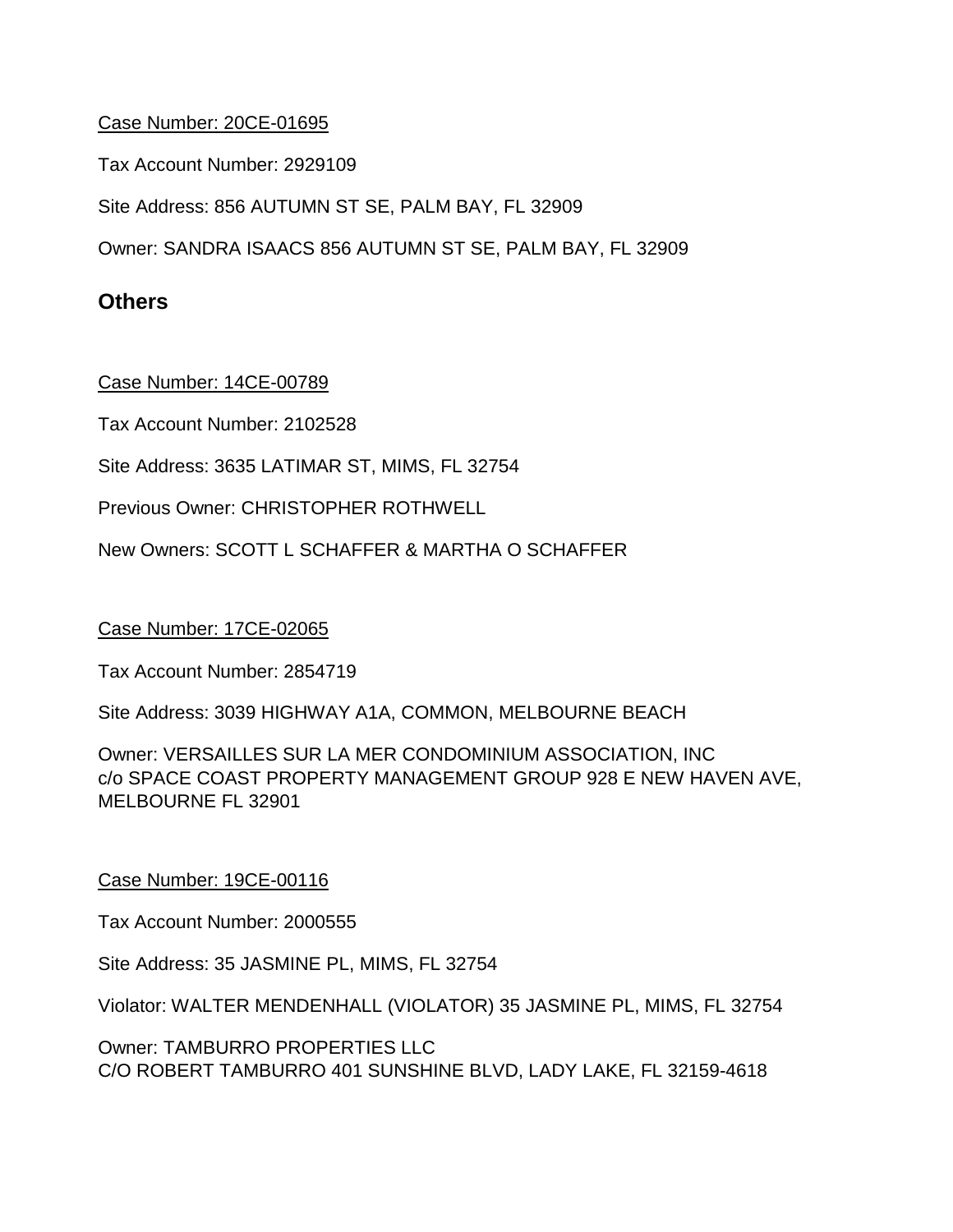## Case Number: 19CE-00841

Tax Account Number: 2938998

Site Address: 1071 SAN MATIO ST SE, PALM BAY, FL 32909

Owner: KENNETH G LYONS 1621 NW 179TH ST, MIAMI GARDENS, FL 33169-4100

## Case Number: 19CE-02073

Tax Account Number: 2702723

Site Address: 4490 AURORA RD, MELBOURNE, FL 32934

Owner: WAT PUNYAWANARAM OF MELBOURNE INC 4490 AURORA RD, MELBOURNE, FL 32934-7177

## Case Number: 20CE-00023

Tax Account Number: 2105718

Site Address: 1630 WEST CT, TITUSVILLE, FL 32796

Owner: FAITH LONG ECKHARDT 1630 WEST CT, TITUSVILLE, FL 32796

## **Impositions**

Case Number: 13CE-02318

Tax Account Number: 2411260

Site Address: 170 CITY POINT RD, COCOA, FL 32926

Owners: RONNETTE R STEPHENS, TRUSTEE OF THE RENKOU TRUST 170 CITY POINT RD, COCOA, FL 32926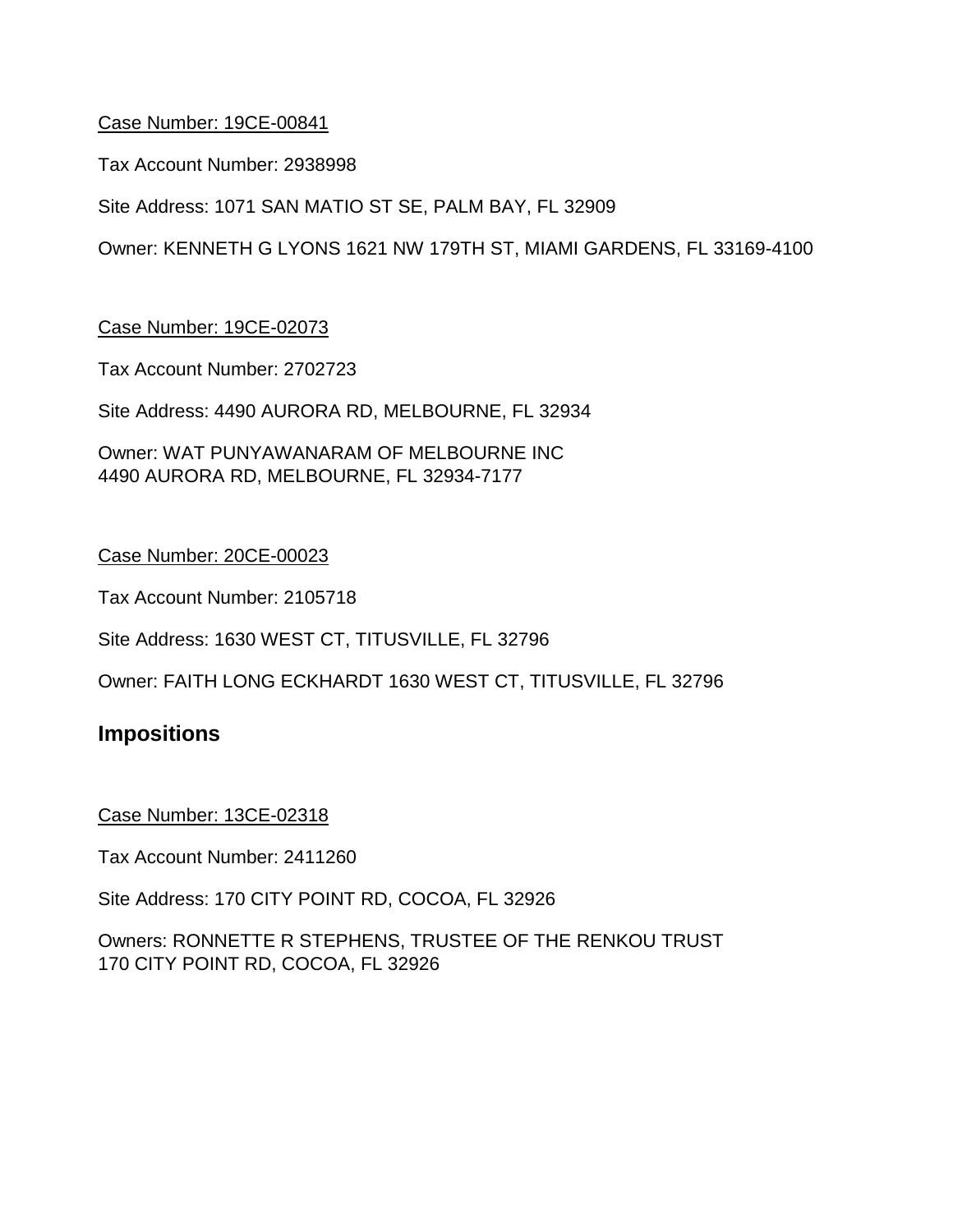#### Case Number: 19CE-00649

Tax Account Number: 2410511

Site Address: 165 GATOR DR, MERRITT ISLAND, FL 32953

Owners: ERIC OBLOY & AMANDA OBLOY 165 GATOR DR, MERRITT ISLAND, FL 32953-8139

#### Case Number: 19CE-02560

Tax Account Number: 2110565

Site Address: 4290 PONDAPPLE DR, TITUSVILLE, FL 32796

Owners: DONALD RAY SLAYMAN, III; LAUREN ASHLEY MAUGER 4290 PONDAPPLE DR, TITUSVILLE, FL 32796-1432

#### Case Number: 20CE-00036

Tax Account Number: 2303869

Site Address: 6930 BRIGGS AVE, COCOA, FL 32927

Owners: ALEXANDER O CIESIELSKI & STEVIE L LINARES 6930 BRIGGS AVE, COCOA, FL 32927-3618

#### Case Number: 20CE-00053

Tax Account Number: 2302565

Site Address: 180 CAPRON RD, COCOA, FL 32927

Owner: CASH FLOW LINKS FLORIDA LLC 2515 MERRYCHASE DR, APT G, CAMERON PARK, CA 95682-9052

Case Number: 20CE-00627

Tax Account Number: 2322620

Site Address: 6065 CORSICA BLVD, COCOA, FL 32927

Owner: JAMES MITCHELL PO BOX 672, SHARPES, FL 32959-0672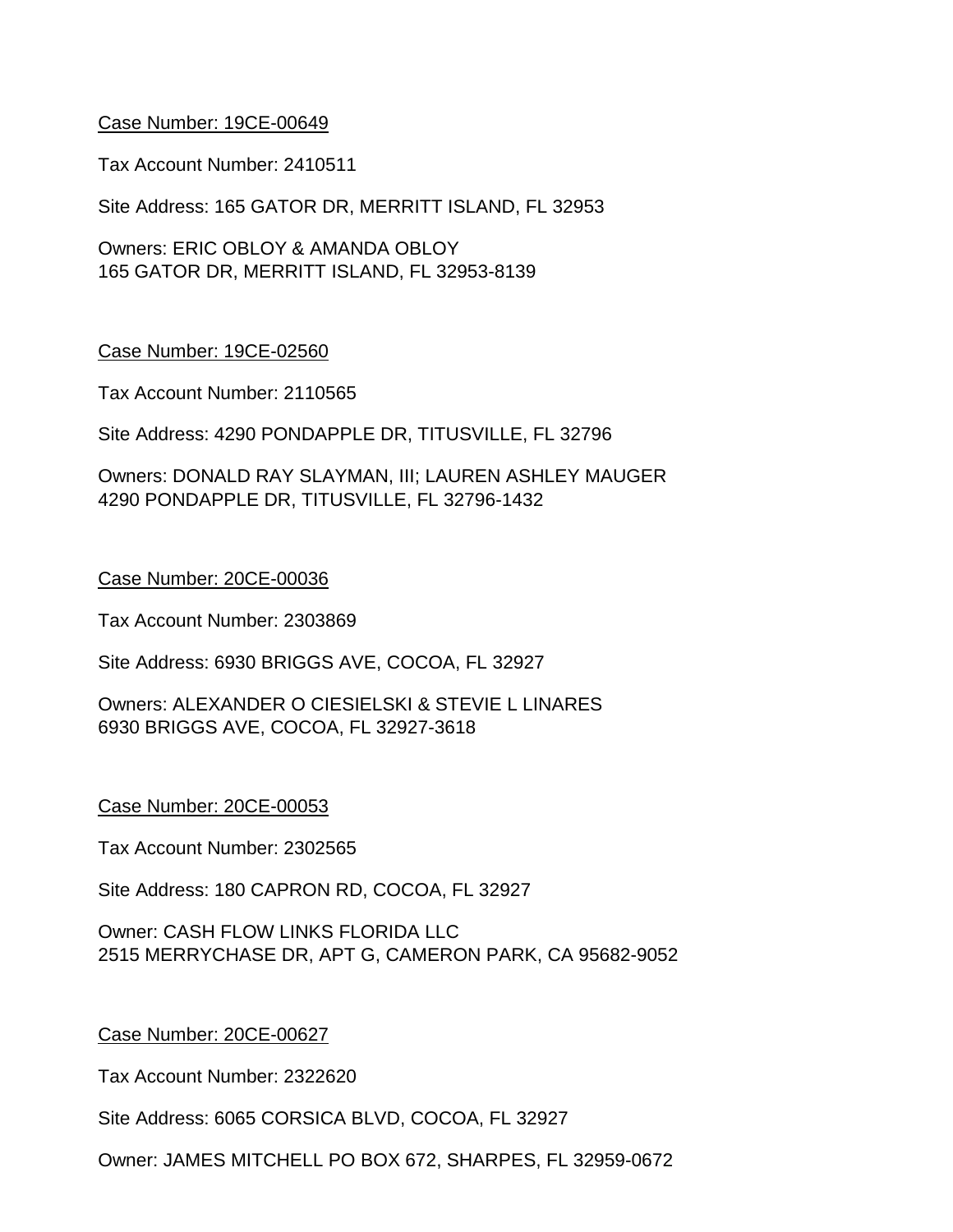Tax Account Number: 2301796

Site Address: 6965 BELFAST AVE, COCOA, FL 32927

Owner: CRYSTAL CORMIER 6965 BELFAST AVE, COCOA, FL 32927

## Case Number: 20CE-01212

Tax Account Number: 2318003

Site Address: 6991 EVERGREEN DR, COCOA, FL 32927

Owner: RAYMOND J COLLETT ESTATE PO BOX 1201, SHARPES, FL 32959-1201

## **Acknowledgements**

Case Number: 19CE-00835

Tax Account Number: 2900378

Site Address: 399 TREMBLEY AVE SW, PALM BAY, FL 32908

Owners: ZADDIQUE ALI & JENNIFER ALI 399 TREMBLEY AVE SW, PALM BAY, FL 32908

## Case Number: 19CE-01977

Tax Account Number: 2829262

Site Address: 127 MEMORY LANE NE, PALM BAY, FL 32907

Owners: WILLIAM CHUNG, TABITHA L LOGUE-CHUNG 127 MEMORY LANE NE, PALM BAY, FL 32907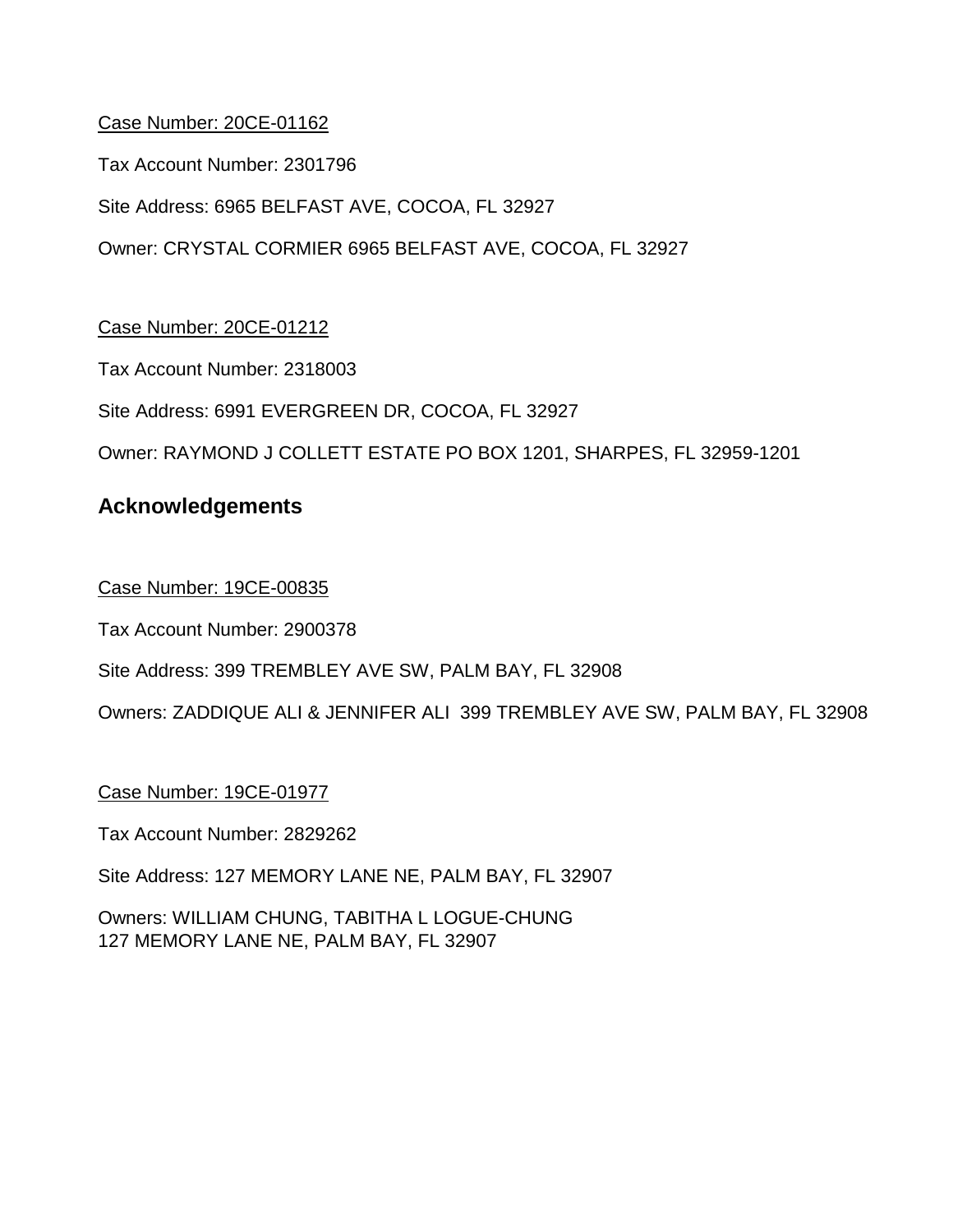Tax Account Number: 2411271

Site Address: 3451 N INDIAN RIVER DR, COCOA, FL 32926

Owners: BROOK A CHARLTON, DONNA M CHARLTON 3451 N INDIAN RIVER DR, COCOA, FL 32926

#### Case Number: 20CE-00386

Tax Account Number: 2718008

Site Address: 1515 ALPHA DR, MELBOURNE, FL 32935

Owners: BELA S ERDOS, PAMELA H ERDOS, TRUSTEES OF THE BELA AND PAMELA ERDOS 2004 REVOCABLE TRUST DATED 2/26/04 3360 S ATLANTIC AVE #109 COCOA BEACH, FL 32931

#### Case Number: 20CE-00681

Tax Account Number: 2315547

Site Address: 390 ST CHARLES AVE, MERRITT ISLAND, FL 32953

Owner: RONALD JUSTINE, LY T JUSTINE 1560 W CENTRAL AVE, MERRITT ISLAND, FL 32952

#### Case Number: 20CE-00855

Tax Account Number: 2420282

Site Address: 55 HURWOOD AVE, MERRITT ISLAND, FL 32953

Owner: KEVIN SNOW 55 HURWOOD AVE, MERRITT ISLAND, FL 32953